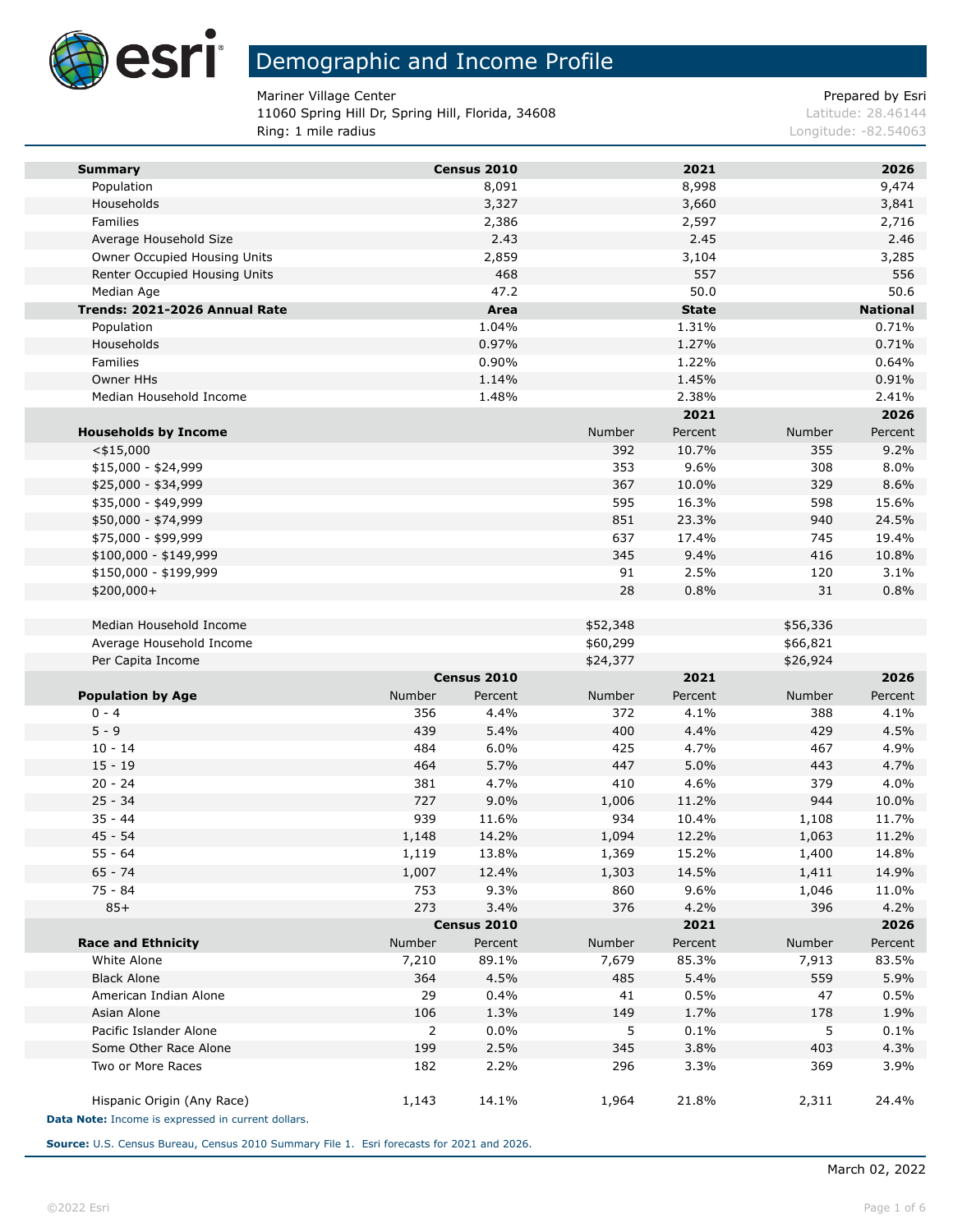

Mariner Village Center Prepared by Esri 11060 Spring Hill Dr, Spring Hill, Florida, 34608 Latitude: 28.46144 Ring: 1 mile radius Longitude: -82.54063







#### 2021 Household Income



### 2021 Population by Race



<sup>2021</sup> Percent Hispanic Origin: 21.8%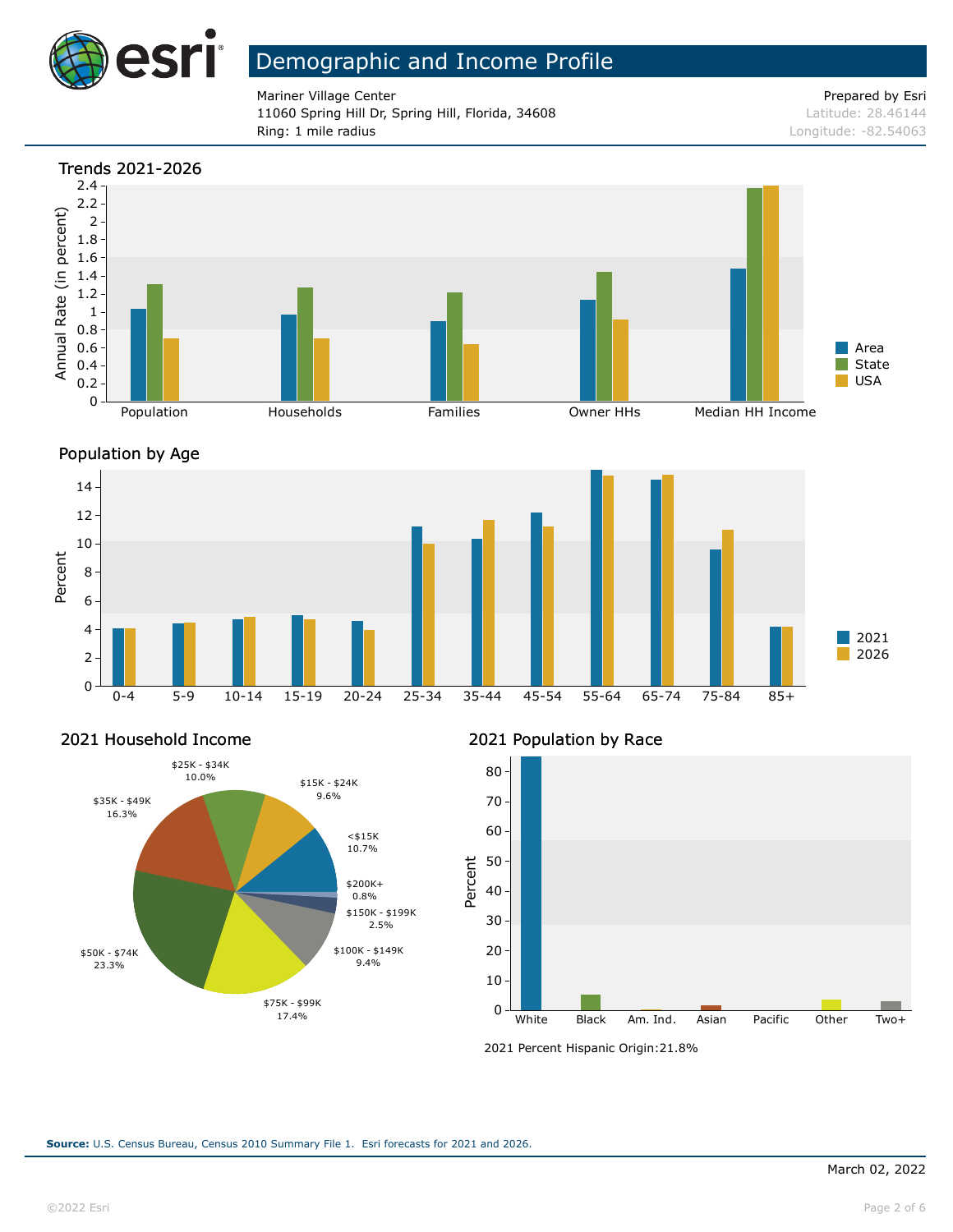

Mariner Village Center **Prepared by Estimate 2** According to 2 According to 2 According to 2 According to 2 According to 2 According to 2 According to 2 According to 2 According to 2 According to 2 According to 2 According

11060 Spring Hill Dr, Spring Hill, Florida, 34608 Latitude: 28.46144 Ring: 3 mile radius **Ring: 3 mile radius** Longitude: -82.54063

| <b>Summary</b>                                     |        | Census 2010 |          | 2021         |          | 2026            |
|----------------------------------------------------|--------|-------------|----------|--------------|----------|-----------------|
| Population                                         |        | 53,488      |          | 59,867       |          | 63,290          |
| Households                                         |        | 21,578      |          | 23,912       |          | 25,175          |
| Families                                           |        | 15,387      |          | 16,854       |          | 17,690          |
| Average Household Size                             |        | 2.47        |          | 2.50         |          | 2.51            |
| Owner Occupied Housing Units                       |        | 17,451      |          | 18,980       |          | 20,202          |
| Renter Occupied Housing Units                      |        | 4,127       |          | 4,931        |          | 4,973           |
| Median Age                                         |        | 46.3        |          | 49.3         |          | 49.8            |
| Trends: 2021-2026 Annual Rate                      |        | Area        |          | <b>State</b> |          | <b>National</b> |
| Population                                         |        | 1.12%       |          | 1.31%        |          | 0.71%           |
| Households                                         |        | 1.03%       |          | 1.27%        |          | 0.71%           |
| Families                                           |        | 0.97%       |          | 1.22%        |          | 0.64%           |
| Owner HHs                                          |        | 1.26%       |          | 1.45%        |          | 0.91%           |
| Median Household Income                            |        | 1.54%       |          | 2.38%        |          | 2.41%           |
|                                                    |        |             |          | 2021         |          | 2026            |
| <b>Households by Income</b>                        |        |             | Number   | Percent      | Number   | Percent         |
| $<$ \$15,000                                       |        |             | 2,583    | 10.8%        | 2,317    | 9.2%            |
| $$15,000 - $24,999$                                |        |             | 2,193    | 9.2%         | 1,959    | 7.8%            |
| \$25,000 - \$34,999                                |        |             | 2,301    | 9.6%         | 2,054    | 8.2%            |
| \$35,000 - \$49,999                                |        |             | 3,844    | 16.1%        | 3,818    | 15.2%           |
| \$50,000 - \$74,999                                |        |             | 5,579    | 23.3%        | 6,157    | 24.5%           |
| \$75,000 - \$99,999                                |        |             | 3,061    | 12.8%        | 3,542    | 14.1%           |
| \$100,000 - \$149,999                              |        |             | 3,198    | 13.4%        | 3,872    | 15.4%           |
| \$150,000 - \$199,999                              |        |             | 830      | 3.5%         | 1,078    | 4.3%            |
| $$200,000+$                                        |        |             | 323      | 1.4%         | 378      | 1.5%            |
| Median Household Income                            |        |             | \$53,091 |              | \$57,298 |                 |
| Average Household Income                           |        |             | \$64,208 |              | \$71,590 |                 |
| Per Capita Income                                  |        |             | \$25,793 |              | \$28,632 |                 |
|                                                    |        | Census 2010 |          | 2021         |          | 2026            |
| <b>Population by Age</b>                           | Number | Percent     | Number   | Percent      | Number   | Percent         |
| $0 - 4$                                            | 2,652  | 5.0%        | 2,710    | 4.5%         | 2,821    | 4.5%            |
| $5 - 9$                                            | 2,991  | 5.6%        | 2,974    | 5.0%         | 3,154    | 5.0%            |
| $10 - 14$                                          | 3,345  | 6.3%        | 3,082    | 5.1%         | 3,376    | 5.3%            |
| $15 - 19$                                          | 3,231  | 6.0%        | 2,974    | 5.0%         | 3,100    | 4.9%            |
| $20 - 24$                                          | 2,519  | 4.7%        | 2,749    | 4.6%         | 2,546    | 4.0%            |
| $25 - 34$                                          | 4,854  | 9.1%        | 6,448    | 10.8%        | 6,410    | 10.1%           |
| $35 - 44$                                          | 6,190  | 11.6%       | 6,170    | 10.3%        | 6,965    | 11.0%           |
| $45 - 54$                                          | 7,346  | 13.7%       | 6,938    | 11.6%        | 6,868    | 10.9%           |
| $55 - 64$                                          | 7,400  | 13.8%       | 8,758    | 14.6%        | 8,801    | 13.9%           |
| $65 - 74$                                          | 6,689  | 12.5%       | 9,195    | 15.4%        | 9,967    | 15.7%           |
| 75 - 84                                            | 4,671  | 8.7%        | 5,565    | 9.3%         | 6,846    | 10.8%           |
| $85+$                                              | 1,598  | 3.0%        | 2,304    | 3.8%         | 2,436    | 3.8%            |
|                                                    |        | Census 2010 |          | 2021         |          | 2026            |
| <b>Race and Ethnicity</b>                          | Number | Percent     | Number   | Percent      | Number   | Percent         |
| White Alone                                        | 47,594 | 89.0%       | 50,959   | 85.1%        | 52,683   | 83.2%           |
| <b>Black Alone</b>                                 | 2,387  | 4.5%        | 3,180    | 5.3%         | 3,673    | 5.8%            |
| American Indian Alone                              | 178    | 0.3%        | 251      | 0.4%         | 296      | 0.5%            |
| Asian Alone                                        | 701    | 1.3%        | 999      | 1.7%         | 1,203    | 1.9%            |
| Pacific Islander Alone                             | 21     | 0.0%        | 45       | 0.1%         | 54       | 0.1%            |
| Some Other Race Alone                              | 1,317  | 2.5%        | 2,308    | 3.9%         | 2,714    | 4.3%            |
| Two or More Races                                  | 1,290  | 2.4%        | 2,124    | 3.5%         | 2,668    | 4.2%            |
| Hispanic Origin (Any Race)                         | 7,057  | 13.2%       | 12,227   | 20.4%        | 14,487   | 22.9%           |
| Data Note: Income is expressed in current dollars. |        |             |          |              |          |                 |

**Source:** U.S. Census Bureau, Census 2010 Summary File 1. Esri forecasts for 2021 and 2026.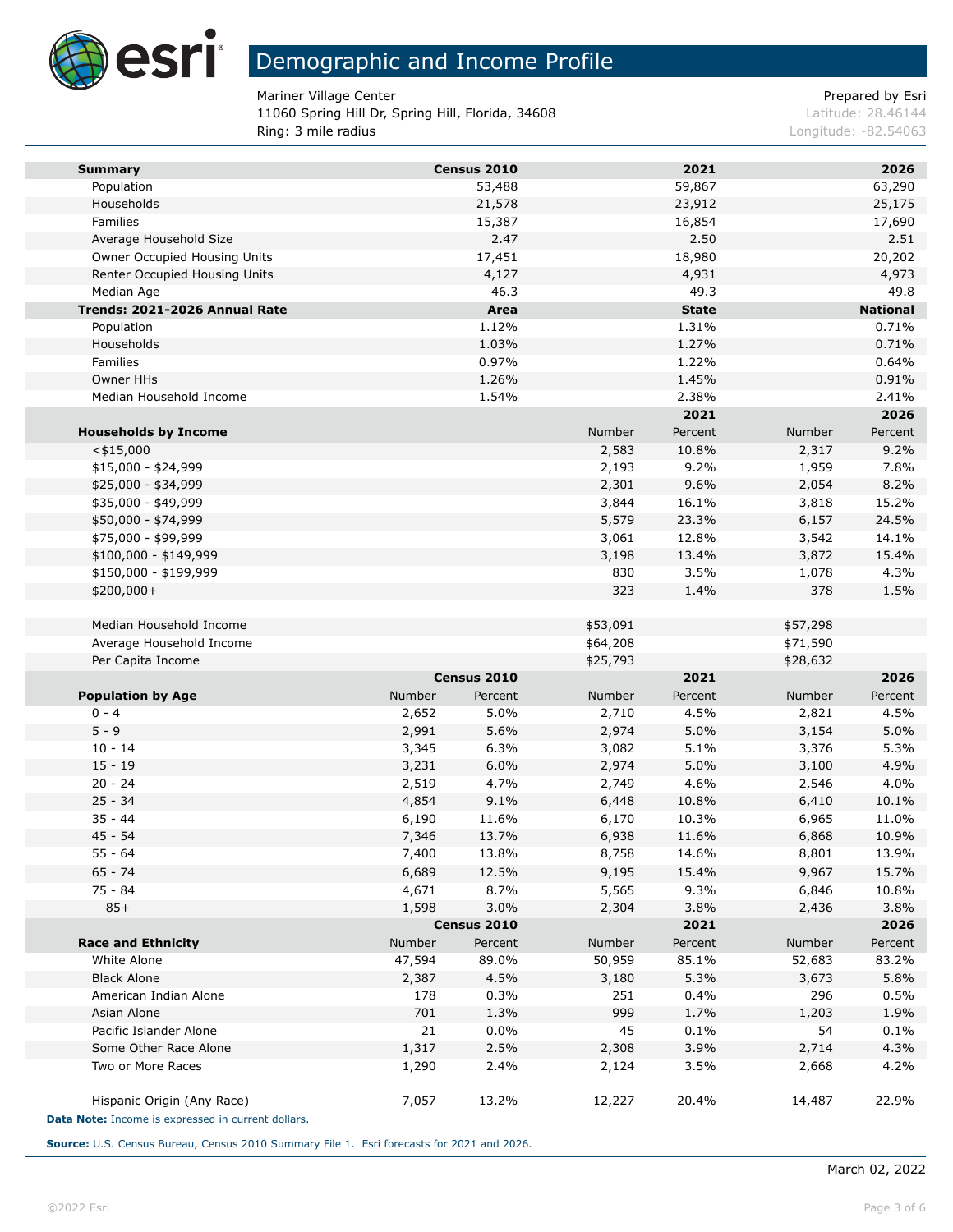

Mariner Village Center Prepared by Esri 11060 Spring Hill Dr, Spring Hill, Florida, 34608 Latitude: 28.46144 Ring: 3 mile radius Longitude: -82.54063







#### 2021 Household Income



#### 2021 Population by Race



<sup>2021</sup> Percent Hispanic Origin: 20.4%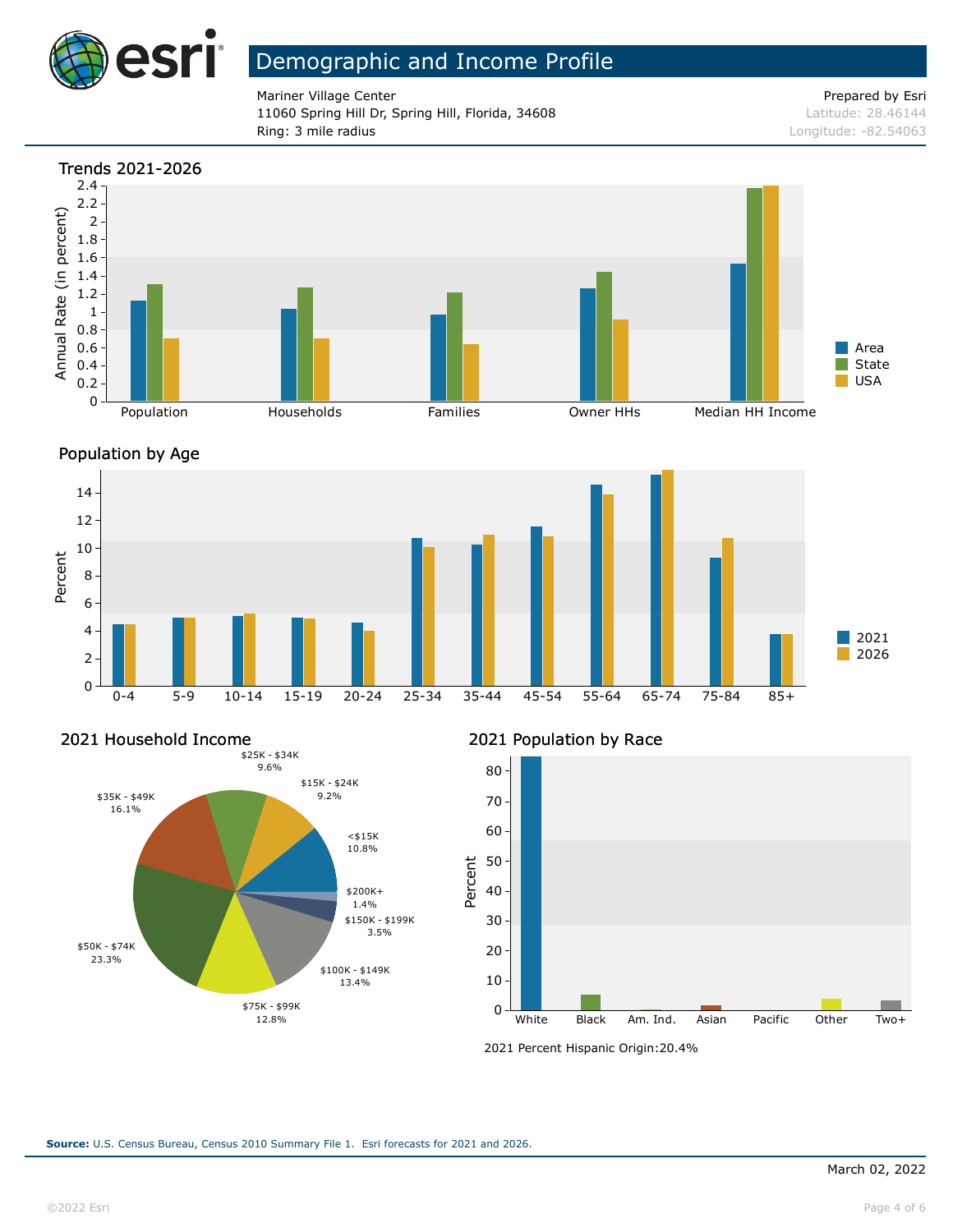

Mariner Village Center **Prepared by Estimate 2** According to 2 According to 2 According to 2 According to 2 According to 2 According to 2 According to 2 According to 2 According to 2 According to 2 According to 2 According

11060 Spring Hill Dr, Spring Hill, Florida, 34608 Latitude: 28.46144 Ring: 5 mile radius **Ring: 5 mile radius** Longitude: -82.54063

| <b>Summary</b>                                     |        | Census 2010 |          | 2021         |          | 2026            |
|----------------------------------------------------|--------|-------------|----------|--------------|----------|-----------------|
| Population                                         |        | 109,317     |          | 124,160      |          | 131,292         |
| Households                                         |        | 44,674      |          | 50,007       |          | 52,639          |
| Families                                           |        | 31,430      |          | 34,824       |          | 36,547          |
| Average Household Size                             |        | 2.43        |          | 2.47         |          | 2.48            |
| Owner Occupied Housing Units                       |        | 35,938      |          | 39,624       |          | 42,187          |
| Renter Occupied Housing Units                      |        | 8,736       |          | 10,383       |          | 10,452          |
| Median Age                                         |        | 46.6        |          | 49.5         |          | 50.1            |
| Trends: 2021-2026 Annual Rate                      |        | Area        |          | <b>State</b> |          | <b>National</b> |
| Population                                         |        | 1.12%       |          | 1.31%        |          | 0.71%           |
| Households                                         |        | 1.03%       |          | 1.27%        |          | 0.71%           |
| Families                                           |        | 0.97%       |          | 1.22%        |          | 0.64%           |
| Owner HHs                                          |        | 1.26%       |          | 1.45%        |          | 0.91%           |
| Median Household Income                            |        | 1.69%       |          | 2.38%        |          | 2.41%           |
|                                                    |        |             |          | 2021         |          | 2026            |
| <b>Households by Income</b>                        |        |             | Number   | Percent      | Number   | Percent         |
| $<$ \$15,000                                       |        |             | 5,201    | 10.4%        | 4,634    | 8.8%            |
| $$15,000 - $24,999$                                |        |             | 5,097    | 10.2%        | 4,530    | 8.6%            |
| \$25,000 - \$34,999                                |        |             | 4,782    | 9.6%         | 4,408    | 8.4%            |
| \$35,000 - \$49,999                                |        |             | 8,227    | 16.5%        | 8,156    | 15.5%           |
| \$50,000 - \$74,999                                |        |             | 10,914   | 21.8%        | 11,876   | 22.6%           |
| \$75,000 - \$99,999                                |        |             | 6,338    | 12.7%        | 7,290    | 13.8%           |
| $$100,000 - $149,999$                              |        |             | 6,795    | 13.6%        | 8,312    | 15.8%           |
| \$150,000 - \$199,999                              |        |             | 1,812    | 3.6%         | 2,411    | 4.6%            |
| \$200,000+                                         |        |             | 840      | 1.7%         | 1,022    | 1.9%            |
|                                                    |        |             |          |              |          |                 |
| Median Household Income                            |        |             | \$52,597 |              | \$57,197 |                 |
| Average Household Income                           |        |             | \$65,150 |              | \$73,128 |                 |
| Per Capita Income                                  |        |             | \$26,133 |              | \$29,200 |                 |
|                                                    |        | Census 2010 |          | 2021         |          | 2026            |
| <b>Population by Age</b>                           | Number | Percent     | Number   | Percent      | Number   | Percent         |
| $0 - 4$                                            | 5,452  | 5.0%        | 5,643    | 4.5%         | 5,898    | 4.5%            |
| $5 - 9$                                            | 6,055  | 5.5%        | 6,176    | 5.0%         | 6,520    | 5.0%            |
| $10 - 14$                                          | 6,747  | 6.2%        | 6,392    | 5.1%         | 6,988    | 5.3%            |
| $15 - 19$                                          | 6,422  | 5.9%        | 6,079    | 4.9%         | 6,385    | 4.9%            |
| $20 - 24$                                          | 5,102  | 4.7%        | 5,674    | 4.6%         | 5,267    | 4.0%            |
| $25 - 34$                                          | 10,028 | 9.2%        | 13,239   | 10.7%        | 13,098   | 10.0%           |
| $35 - 44$                                          | 12,450 | 11.4%       | 12,870   | 10.4%        | 14,514   | 11.1%           |
| $45 - 54$                                          | 14,709 | 13.5%       | 14,005   | 11.3%        | 13,891   | 10.6%           |
| $55 - 64$                                          | 14,749 | 13.5%       | 17,836   | 14.4%        | 17,956   | 13.7%           |
| 65 - 74                                            | 13,940 | 12.8%       | 18,620   | 15.0%        | 20,412   | 15.5%           |
| 75 - 84                                            | 10,069 | 9.2%        | 12,259   | 9.9%         | 14,620   | 11.1%           |
| $85+$                                              | 3,593  | 3.3%        | 5,368    | 4.3%         | 5,743    | 4.4%            |
|                                                    |        | Census 2010 |          | 2021         |          | 2026            |
| <b>Race and Ethnicity</b>                          | Number | Percent     | Number   | Percent      | Number   | Percent         |
| White Alone                                        | 97,783 | 89.4%       | 106,431  | 85.7%        | 110,154  | 83.9%           |
| <b>Black Alone</b>                                 | 4,748  | 4.3%        | 6,465    | 5.2%         | 7,472    | 5.7%            |
| American Indian Alone                              | 389    | 0.4%        | 548      | 0.4%         | 639      | 0.5%            |
| Asian Alone                                        | 1,409  | 1.3%        | 2,077    | 1.7%         | 2,514    | 1.9%            |
| Pacific Islander Alone                             | 45     | 0.0%        | 96       | 0.1%         | 117      | 0.1%            |
| Some Other Race Alone                              | 2,481  | 2.3%        | 4,438    | 3.6%         | 5,232    | 4.0%            |
| Two or More Races                                  | 2,462  | 2.3%        | 4,105    | 3.3%         | 5,164    | 3.9%            |
|                                                    |        |             |          |              |          |                 |
| Hispanic Origin (Any Race)                         | 13,530 | 12.4%       | 23,909   | 19.3%        | 28,397   | 21.6%           |
| Data Note: Income is expressed in current dollars. |        |             |          |              |          |                 |

**Source:** U.S. Census Bureau, Census 2010 Summary File 1. Esri forecasts for 2021 and 2026.